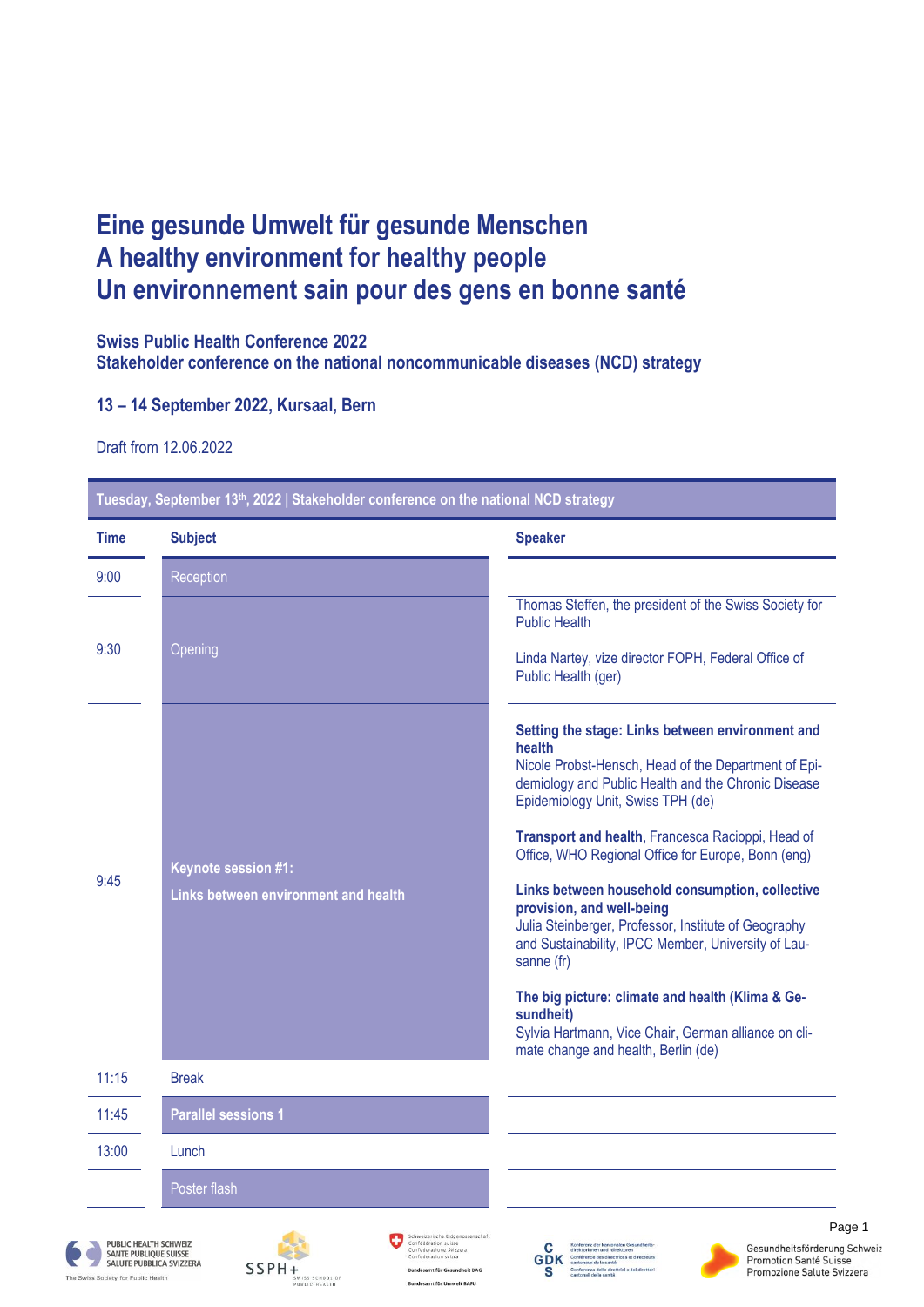| 14:15 | <b>Parallel sessions 2</b>                                           |                                                                                                                                                                                                                                                                                                                                  |
|-------|----------------------------------------------------------------------|----------------------------------------------------------------------------------------------------------------------------------------------------------------------------------------------------------------------------------------------------------------------------------------------------------------------------------|
| 15:30 | <b>Break</b>                                                         |                                                                                                                                                                                                                                                                                                                                  |
|       |                                                                      | <b>Roadmap</b> (with open questions)<br>Roy Salveter, FOPH, Head of Division Prevention Non-<br>communicable diseases (NCD) (ger)<br>Bettina Hitzfeld, FOEN, Head of Soil and Biotechno-<br>logy Division (ger)                                                                                                                  |
| 16:00 | <b>Keynote session #2:</b><br>Health2030 - Looking toward the future | <b>Discussion with</b><br>Linda Nartey, vize director FOPH, Federal Of-                                                                                                                                                                                                                                                          |
|       |                                                                      | fice of Public Health (ger)<br>Franziska Schwarz, FOEN, Federal Office for<br>the Environment (ger)<br>Martin Röösli, Professor, Swiss TPH (Tropical<br>ä,<br>and Public Health Institute), Basel (ger)<br>Manuela Weichelt, National Council (de)<br>Pascal Kipf, Member Bernese regional group<br>ä,<br>climate movement (ger) |
| 17:00 | <b>Farewell</b>                                                      | Franziska Schwarz, FOEN, Federal Office for the<br>Environment (ger)                                                                                                                                                                                                                                                             |
| 17:15 | Happy hour                                                           |                                                                                                                                                                                                                                                                                                                                  |
| 19:15 | Evening programme                                                    |                                                                                                                                                                                                                                                                                                                                  |

 $\textcircled{f}$  german  $\Leftrightarrow$  french, german  $\Leftrightarrow$  english, french  $\Leftrightarrow$  english